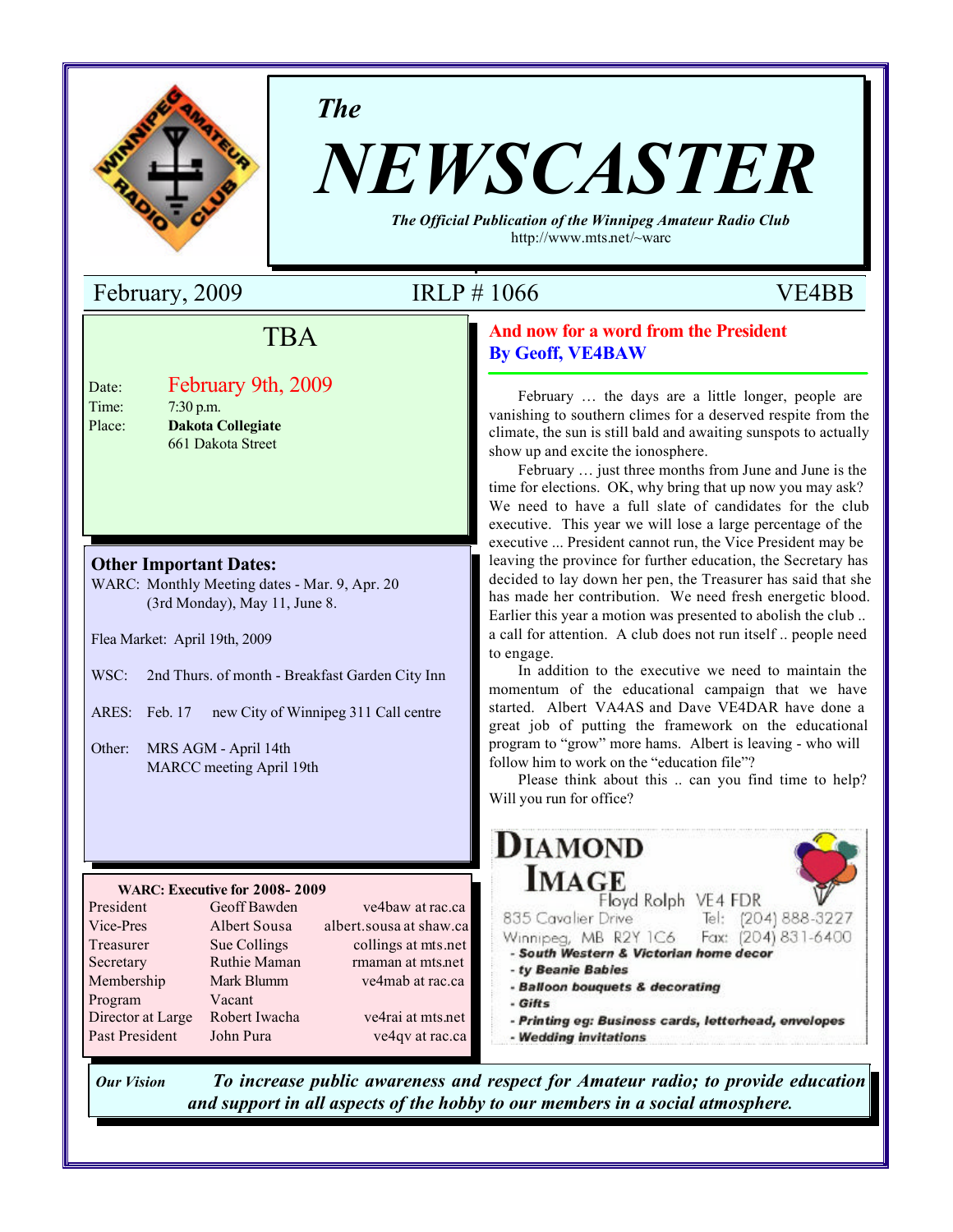| Freq        | Prov/         |                             | <b>UTC</b>         |
|-------------|---------------|-----------------------------|--------------------|
|             | <b>State</b>  |                             |                    |
| 7.055       | <b>MB</b>     | <b>Trans Prov</b>           | 17:00 local        |
| 3.747       | <b>MB</b>     | <b>Evening Phone</b>        | 19:00 local        |
| 3.937       | ND            | North Dakota                | 00:30              |
| 3.735       | <b>SK</b>     | <b>SK Public</b><br>Service | 01:00              |
| 3.750       | <b>NWON</b>   | NW Ontario                  | 01:15              |
| 3.700       | AB            | <b>AB Public</b><br>Service | 01:30              |
| 3.660       | MB, SK,<br>AB | Prairie Traffic             | 01:30              |
| 7.055       | <b>MB</b>     | <b>Trans Prov</b>           | 08:00 local        |
| 3.743       | MB            | Mb Morning<br><b>WX</b>     | 14:30              |
| 14.140      | CA            | Trans-Canada                | 18:00              |
| 7.055       |               | Aurora                      | 23:00              |
| 3.860       | <b>MN</b>     | Minnesota                   | 23:00              |
| 145.450     | <b>WW</b>     | <b>MB IRLP</b>              | 02:00<br>Wednesday |
| $147.390 +$ | <b>MB</b>     | Morning                     | 09:00 Local        |
| $147.390 +$ | <b>MB</b>     | MRS Thursday                | 21:00 Local        |
| $147.390 +$ | <b>MB</b>     | <b>MRS</b> Sunday           | 21:00 Local        |
|             |               |                             |                    |
|             |               |                             |                    |
|             |               |                             |                    |
|             |               |                             |                    |

**Amateur Radio Service Centre** Industry Canad P.O. Box 9654, Postal Station T Ottawa, Ontario, K1G 6K9 Telephone: (613) 780-3333 Toll free: (888) 780-3333 Fax: (613) 998-5919 E-mail: spectrum.amateur@ic.gc.ca http://strategis.ic.gc.ca/epic/internet/insmt-gst.nsf/en/h \_sf01709e.html

26.36.36.36

**IRLP Node** 1066 145.450 MHz -600 KHz (VE4WRS) Comments or if you just want to reach us :

**Winnipeg Amateur Radio Club C/O VE4WSC 598 St. Mary's Road Winnipeg, MB R2M 3L5**

1981881881881881881881

### **Minutes for January 12th, 2009 Submitted by Mark, VE4MAB**

#### *Introductions -*

#### *Minutes -*

December 2008 Minutes accepted by Dick, VE4HK, 2nd by Ed VE4OAK, carried.

#### *Field Day Report -*

Rolf, VE4VZ, spoke on field day. Field day will not be at Camp Amisk as they are worried about liability so the city won't let us use the side and said there is no overnight camping permitted at La Barrierre Park. Jeff, VE4MBQ, asked if there was another choice within the city and David, VE4DAR, asked about the YMCA Camp Manitou. More inquiries will be made.

#### *Flea Market*

Dick, VE4HK, spoke on the coming Flea Market -The date is April 19, 2009, at the Heritage Victoria Community Centre.

#### *DX- no report -*

#### *Bill 5*

Derek Hay, VE4HAY, spoke on Bill 5 - Nothing has changed since WARC last met and there have been no meetings regarding Bill 5 which is still an outstanding bill and the Manitoba Legislature is not in session. Derek plans to meet with the province to speak to the bill and both WARC and ARES have sent letters expressing their concerns. RAC has not yet sent in their letter. Geoff, VE4BAW said the house is expected to be sitting in March so we need to get our letters in to our MPs. Jeff, VE4MBQ, has sent a letter regarding all the good Hams have done for the city and province over the years.

#### *RAC -*

Derek also advised that Devon Racicot, VE5DWR, is the new Midwest Director. Derek has free TCA magazines for those who are not RAC members.

#### *Antenna Structures -*

Rolf, VE4VZ, asked Derek about the issue regarding antenna structures. Derek advised there is a meeting tomorrow with the City of Winnipeg and a draft proposal has been sent. Rolf asked if Industry Canada has had any comments and Derek advised that IC won't get involved. Rick, VE4RA, said he has a plan on file with the City Of Winnipeg that anyone can use as a reference. Derek said the city wants assurance that structures will be safe at 13 to 15 meters and we are asking this height limit to be for the support structure, not the antenna.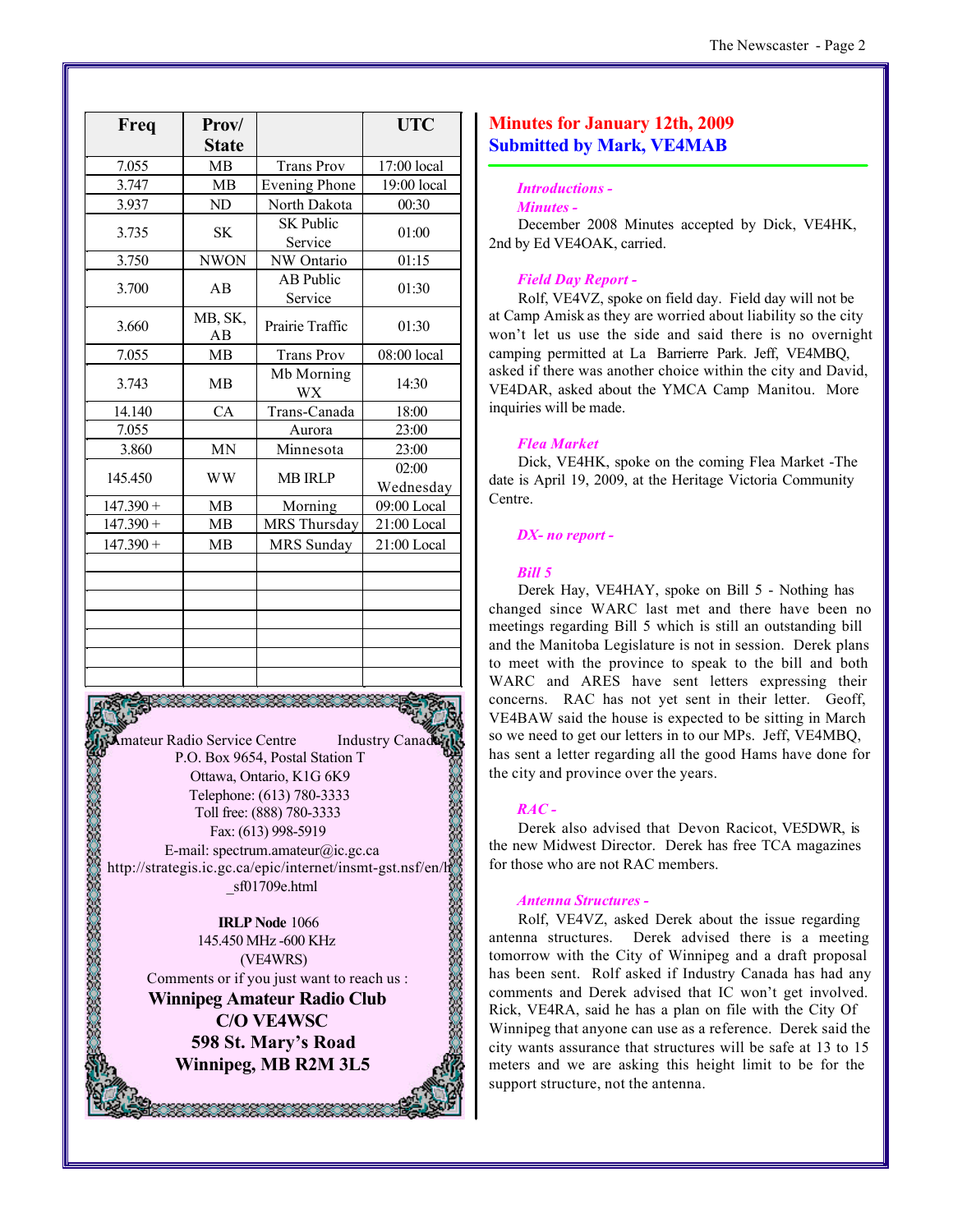Risk, VE4RA, said that 6 years ago there were no limits on towers just that the base had to be sufficient to support the tower.

Derek advises that Industry Canada is only concerned with the technical reasons we need a tower and that aesthetics is not a valid reason. Rolf asked about radiation and Derek said he told the city we need higher for less radiation at ground level.

#### *Financial Report -*

Sue, VE4SYM, advised our December income was \$ 96 from memberships and 50/50 draw. Expenses were \$ 478.82 for Christmas gifts and our bank balance is \$ 8,704.37

#### *Education Program -*

Albert, VA4AS, spoke on the present education program that will be listed in the Spring Leisure Guide for classes April 7 to June 27 on Tuesdays and alternating Thursdays. The cost is \$ 149 per student and teachers are being organized by David, VE4DAR.

Geoff, VE4BAW, suggested we do what we can to get it advertised in the community newspapers as well. Ed, VE4OAK, asked that an outline be sent to the WSC and Dick, VE4HK, suggested advertising in the Manitoban, the U of M paper.

#### *Winnipeg ARES -*

Jeff, VE4MBQ spoke on Winnipeg ARES. The next General Meeting is Tuesday, January 20, 2009, 1900 hours at the Sir Wm Stephenson Library. Can West Park paramedics, who at the paramedics the coarse during the Manitoba Marathon, will be doing the presentation.

ARES is recruiting volunteer operators for Klondike Derby 7, 8 March at Camp Amisk. Event runs approx. 0800-1600 hours each day. Operators can volunteer for both days or just one day. If interested please contact Jeff.

#### *Manitoba Repeater Society -*

Dick, VE4HK spoke for the Manitoba Repeater Society reminding everyone that dues are now due. He has forms and will gladly take everyone's money.

#### *Good and Welfare -*

Rolf, VE4VZ, advises the 20 meter band is wide open with contacts being made with Japan and the northwest in mid afternoon hours. Rolf also spoke of an interference issue with CFRW broadcasting a 3rd harmonic on 38.6 MHz

## *What have you done to "promote amateur radio this week"*

 That line we credit to an old News stalwart, Peter Parker with using in his old VK1 and VK3 casts many years ago and it still stands true *-WIA*

with readings of over S9. The problem started 2 years ago when CFRW replaces their tower. Rolf also comments not to take blame for interference on Shaw cable channels. If a neighbour has a problem it is with Shaw, not the operator.

Kumara, VE4WKP, spoke to the club regarding a security issue he had when using on-line banking and advised everyone to be very cautious when accessing their bank accounts on-line.

#### *Ajournment*

Geoff, VE4BAW, adjourned the meeting.



Amateur Radio Operator Introduction". Further information is available by telephone at 694-1789 or at this website:

http://me.rrc.mb.ca/Catalogue/Course.aspx?R egionCode=WPG&ProgCode=PERPP-NA&Cour seCode=PDEV-1018

All of the instructors are licensed amateur radio operators. Successful students should be qualified in time for Field Day!

Registration will be open in early February and will be posted in the Continuing Education Spring 2009 catalog as well as online.

Please tell your Friends who are interested in Radio

11111111111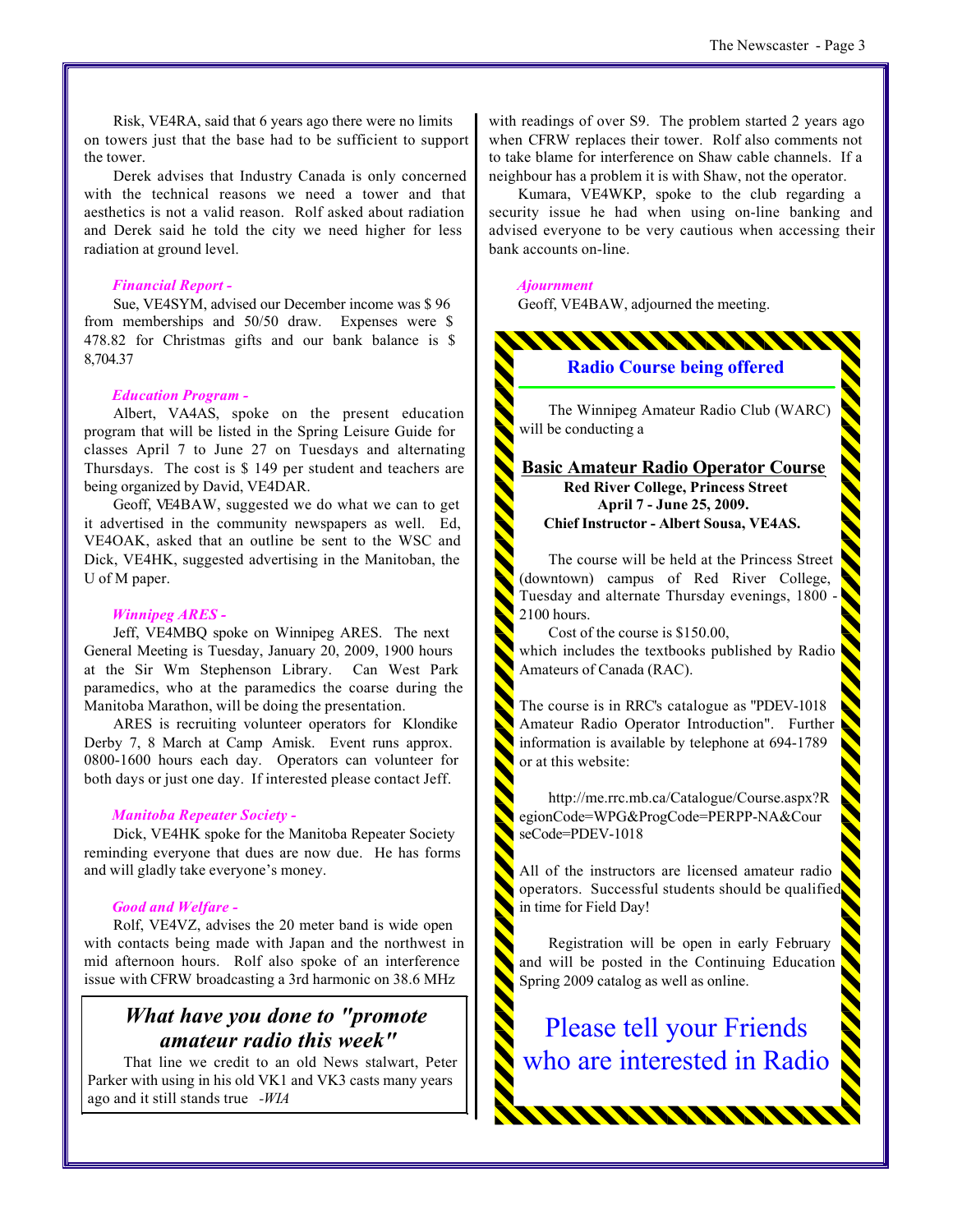50/50 draw was won by Jim, VE4MT, won \$ 17.00 **News from the Net**

#### *Early 2009 is target for new joint radio service*

Early 2009 is the target for a new joint radio service that will serve European audiences on shortwave using Digital Radio Mondiale technology. That's when the BBC World Service and the English-language division of Deutsche Welle will begin targeting Western and Central Europe with digital content that will include global news and current affairs, analysis, documentaries and cultural programs. Digital Radio Mondiale was developed in Europe as the digital broadcasting system for bands below 30 MHz. *-- RSGB*

#### *Blast from the past*

FISTS Member 2934, K4UK-Stan, the US FISTS QSL Manager reports an unusual blast from the past in the latest FISTS newsletter. In a batch of cards that he has just received from the W4-QSL Bureau was one **from W3MCG / VE4.** It confirmed his QSO with K4IKF on 21 MC CW in 1958! That QSO was made during the second weekend of the 1958 CW Sweepstakes. Back then, Stan's call was K4IKF. It took almost 50 years for the card to be delivered to him. Stan said "Amazingly I found my log for the 1958 Sweepstakes Contest and sure enough that contact was in the log." "Now I need to find out if Karl R. Medrow is still alive and kicking and whether he still has the W3MCG call. And then I'll need to find some of my old K4IKF cards – How about that for bringing back old memories? – Hi!" *-- WIA*

*(ed note: anyone know anything about the operator who is in the VE4 callsign area when he made the contact)*

#### *WIRELESS WEATHER*

Spaceweather.com has announced a new service, Space Weather Radio, broadcasting live "sounds from space" around the clock. Today you can listen to the Air Force Space Surveillance Radar in Texas. When a meteor passes over the facility--ping!--there is an audible echo. In the near future spaceweatherradio.com will be adding broadcasts of solar radio bursts and VLF signals from the ionosphere. The streams are punctuated by Daily Space Weather Updates from Dr. Tony Phillips. http://SpaceweatherRadio.com*-- WIA*

#### *Updated Contest Mapping Tool*

Some exciting news about EI8IC's unique Contest Log Mapping Tool - its now completely FREE to use, and its just been updated with the results of 35 new contests. Working from an online database of ALMOST ONE MILLION W/VE callsigns past and present, LogView plots the QSOs in a Cabrillo-format contest-log on to one of 8 different maps of North America. Essentially a post-contest

log-visualisation tool for analyzing contest performance, LogView is also useful in defining gaps in your antenna coverage, by comparing the positions of entrants to the contest against those entrants actually contacted. All the maps you create can be saved for off-line viewing and detailed future analysis - full details on the website. To start using LogView on your own contest logs, visit: http://www.mapability.com/ei8ic/logview *--WIA*

#### *4-metres in Denmark*

As of 1st of January 2009, Danish radio amateurs can also use the 70,225 MHz channel, i.e. the segment 70,2125 - 70,2375 MHz. This also means that two smaller segments are now joined into one segment 100 KHz wide. For more details see the Danish band plan: www.70mhz.org/bandplan\_oz.htm*--WIA*

#### *40 metres in South Africa*

The South African Radio League has received assurances from their telecommunications regulator that the issue of making 7,100 to 7,200 KHz available to radio amateurs as of 8th March should be finalized by the end of January. *--WIA*

#### *World Amateur Radio Day - April 18th*

Each year on the anniversary of its founding, April 18, the International Amateur Radio Union (IARU) marks World Amateur Radio Day. On this 83rd anniversary of its inaugural meeting in Paris, the IARU dedicates World Amateur Radio Day to the future of Amateur Radio with its theme, **"Amateur Radio: A Foundation for Technical Knowledge."** It is no secret that many professionals in the field of radio, TV, communications and electronics have started their technical education as young radio amateurs. Although Amateur Radio has a different face nowadays -- Digital Communications, Voice over Internet Protocol, Satellite up- and downlinks and more -- it is even of greater value as a foundation for technical knowledge for youngsters. And much more -- it is and should be used as a unique attraction for future young radio amateurs. World Amateur Radio Day provides an occasion to promote and publicize Amateur Radio.Amateur Radio clubs are encouraged to find suitable ways of celebrating World Amateur Radio Day. Many ways can be considered - inviting youngsters to visit radio clubs, showing up on the air with a special call sign, organizing a station in a public area with media coverage or publicly honouring amateurs who have made significant contributions. Whatever method is chosen, clubs should think about publishing a press release for the media, giving the background to World Amateur Radio Day and promoting the value of Amateur Radio as a foundation for a technical career.

"World Amateur Radio Day" APRIL 18 *--WIA*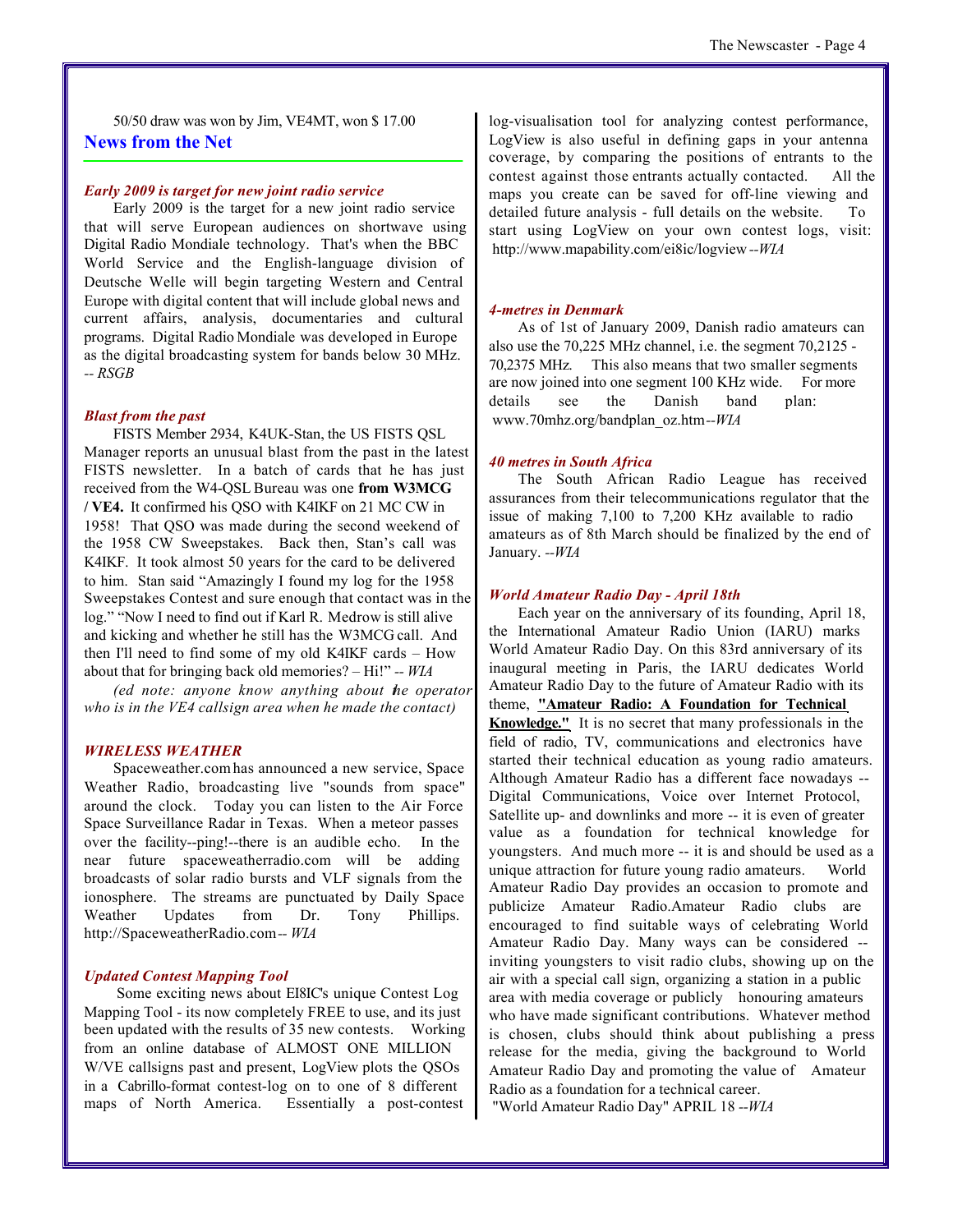#### *ANTARCTIC ACTIVITY WEEK*

The Worldwide Antarctic Program has announced that the fifth Antarctic Activity Week will be held from 18 to 24 February. The aim of this annual event is to promote worldwide interest in the Antarctic continent. An official amateur call sign OPØLE is assigned to Princess Elizabeth base (IOTA AN-016, 71°57'S and 23°20'E).

Paul, ON3PC will be operating from the base until February 15. He is working at the base as a plumber/boiler-mechanic and also in-charge of the communications. After 40 years of silence, Belgium is back on air from Antarctica. Best frequencies are on the Antarctic DX net 23:00z every Saturday and Sunday on 7.078 MHz. Also check 14.160 MHz, 14.188 MHz and 14203 MHz from 16:00z. *--WIA*

#### *NEW STUDY SAYS SOLAR STORMS COULD BRING DISASTER*

A new study from the National Academy of Sciences outlines dire consequences on Earth for a worst-case scenario giant solar storm. Scientists involved in the study say that damage to power grids and other communications systems could be catastrophic. Even ham radio would be affected. Solar activity is expected to rise sharply in coming years and what is known as severe space weather will ramp up a year or two before the peak in 2012. Once it hits Earth it can disrupt power distribution grids and cause blackouts and also downgrade both terrestrial wire-line and satellite to ground communications. --arnewsline

#### *BBC interviews UK CubeSat builders*

A recent episode of the BBC Radio 4 show Material World met students from the University of Leicester in the UK who are building their own CubeSat. A podcast is now available. It was originally broadcast Thursday 8th January and the Podcast can be downloaded from http://www.bbc.co.uk/radio4/science/thematerialworld.shtml *--WIA*

### **WPGARES By Jeff, VE4MBQ -Emergency Coordinator**

Winnipeg Goldeyes Baseball Club EMS Supervisor Stefan Zueff VE4ZUF, assisted by Goldeyes EMS Operations Officer Richard Kazuk VE4KAZ gave us a very interesting presentation on the Goldeyes EMS department at our JAN General Meeting. It is always informative to hear about another discipline's capabilities, particularly one that we collaborate closely with during the Manitoba Marathon. Rosi Napady VE4YYL announced during the JAN General Meeting that she will stay on as Fundraising Chair and is considering a Silent Auction for the Winnipeg ARES table at the WARC Spring Flea Market in April. Thanks to Stefan

and the Goldeyes EMS department for the donation of an autographed Goldeyes batting helmet as the first donation towards our Silent Auction. Anyone wishing to donate an item or items for the Silent Auction to support WPGARES please contact Rosi VE4YYL via e-mail: ve4yyl@rac.ca or on the air on VE4WPG.

Speaking of the Manitoba Marathon, the Marathon Radio Group is now recruiting volunteer operators for the 2009 Manitoba Marathon SUN 21 JUN. So far we have recruited approximately 20 % of the operators that will be required race day. Several Amateur Radio organizations including WARC, WSCRC, MRS, UMARS, Pathfinders ARC and WPGARES collaborate every year to provide volunteer communications for the Manitoba Marathon. We can usually partner newer Amateurs with experienced Amateurs so people aren't "put on the spot" during the event. If interested in learning more about how you could get involved please contact me. The time commitment is approximately 0600-1300h on Fathers' Day as well as a mandatory Amateur Radio briefing 1900-2030h TUES 16 JUN. Those Amateurs working on the medical aside will also have a medical briefing, likely mid-morning SAT 20 JUN for 1-2 hours.

Our "VE4EMO Team" will be operating VE4EMO during the next few monthly ARES Readiness Nets as a re-familiarization exercise. We have identified three WPGARES members to get acquainted with the communications gear at the Manitoba Health EOC (MHEOC) near Polo Park. One WPGARES member is scheduled to attend the WEM Course in 17-19 MAR – we may well be able to get a 2nd WPGARES member on that offering if someone indicates their interest very soon. The "last" WEM Course before summer will be 12-14 MAY, we can send two members, but only if we register them in the near future.

We will once again be providing volunteer Amateur Communications for the Scouts Canada Klondike Derby at Camp Amisk 7, 8 MAR. Volunteer operators are still needed for this event - roughly 0800-1600h each day (outside all day, all-weather event). If able to get involved please contact me.

Our next General Meeting is TUE 17 FEB 1900h at Sir Wm Stephenson Library 765 Keewatin Street. Melanie Swenarchuk, Manager of the new City of Winnipeg 311 Call centre is scheduled to give us a presentation on the new 311 Call Centre.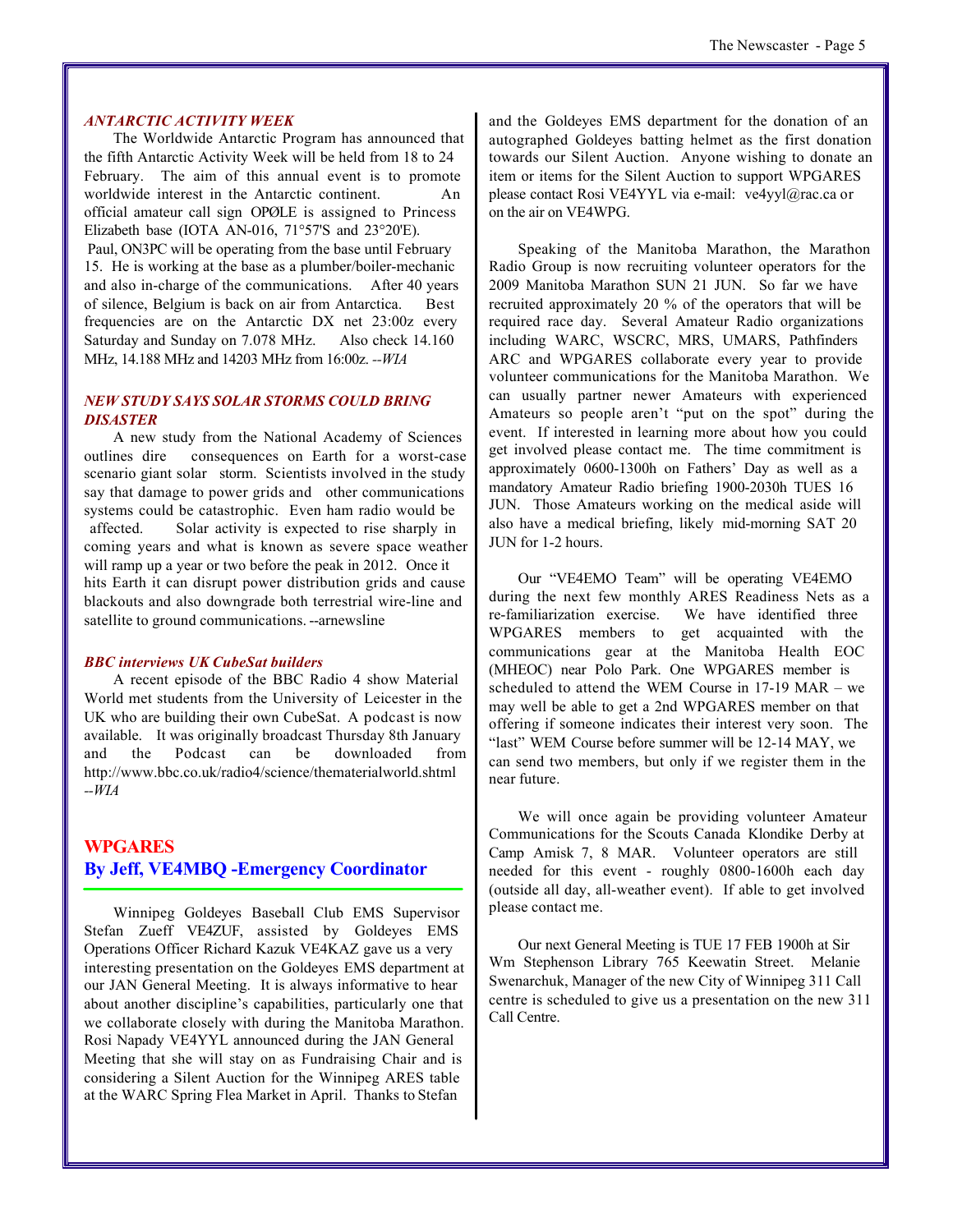#### **OPERATING PRACTICE Extracted from a document by Mark - ON4WW**

#### *9. TAIL ENDING*

A new hype came about some twenty years ago: 'tail ending'. It was and still is controversial.

What is tail ending? With the introduction of the 2nd VFO (at first external, later incorporated in the rig) working SPLIT mode became a popular way of operating for DX stations and DXpeditions. The pileup callers listen on their 2nd VFO to the DXer being called by the DX station. When the careful listener hears the QSO is 'ok' (callsigns and reports correctly exchanged) he 'steps on the tail' of the DXer who is still concluding his QSO. If his signal is strong enough the DX station can already hear him and jot down his callsign. When the DX station concludes from his end, he immediately calls the 'tail ending' DXer. It was thought time could be saved in working this way and more QSOs could be logged. But time has learned that very few operators perform 'tail ending' in a correct way; many operators step too early on the tail during an ongoing QSO, hence the QSO has to be repeated (part of callsign missing, report not understood etc.).

With today's attitude of less and less discipline many an operator seems to think it is necessary for him to call on top of an ongoing QSO. If they additionally hear the DX station is calling the next station without asking 'QRZ' or something similar, all hell breaks loose.

'Tail ending', yes or no? Today's general consensus: no.

#### *10. DX WINDOWS*

National administrations prescribe the frequency bands hams can use. Most do not prescribe on which frequencies which modes should be used. To coordinate these matters in an orderly fashion the IARU band planning comes nicely into play. The IARU Region1 band planning only suggests two frequency segments on the 80m band where priority should be given to intercontinental DX contacts (3500-3510 KHz and 3775-3800 KHz) and a DXpedition window on the 20m band (14195  $+/-5$  KHz). Besides this we have the 'de facto' DX frequencies where DXpeditions and rare DX stations can be found.

Be aware of these DX frequencies, also known as DX windows, and respect them.

In the past, when active from central Africa with a low power station I wanted to make as many OMs as possible happy with a new and rare country. That's why I always looked for a spot in one of the DX windows to call CQ. I knew many DXers are keeping an eye on these windows in the hope of something 'rare' showing up.

My disappointment was big when I noticed these windows were filled with 'normal' European or American operators conducting 'local' QSOs.

Many think the DX windows are for them as 'regular' stations to call 'CQ DX'. I don't agree with this point of view and consider these windows as a haven for weak DX stations that want to be 'noticed'. It would be better for regular stations not to call CQ in these windows and use them solely in search for rare DX.

The following 'de facto' DX windows and DX frequencies are current and worth keeping an eye on. They are to be avoided by regular stations to call CQ:

SSB: 28490-28500, 24945, 21290-21300, 18145, 7045, 3790-3800, 1845 KHz;

CW: mostly bottom 5 KHz of a band, and also following frequencies: 28020-28025, 24895, 21020-21025, 18075, 14020-14025, 10103-10105, 3500-3510, 1830-1835 KHz;

RTTY: ± 28080-21080-14080 KHz.

Of course DX stations and DXpeditions can appear on other frequencies outside the de facto DX windows.

#### *11. CONFLICT SITUATIONS*

Let's keep in mind we are sharing with many hundreds of thousands the same hobby on the same terrain, namely the ether. Conflicts are bound to happen. It seems unrealistic not to discuss this fact; a bit of good advice never hurt anyone.

As pointed out in chapter 4: AT ALL TIMES, BE POLITE. This is the only way to successfully tackle conflict situations in the long run.

Let's have a look at an example of a very extreme case, namely IZ9xxxx from Sicily.

OM Pipo had the annoying habit to call CQ on 14195 KHz, a 'de facto' DX frequency used by rare DX stations and DXpeditions, and to conduct QSOs with regular stations from Europe and America on that frequency. A lot of DXers worldwide felt offended. 14195 KHz was transformed to a mess every time Pipo showed up, because the DX community did not appreciate him 'monopolizing' that frequency.

If we analyze this case, we notice the following objective observations:

Pipo asks 'Is this frequency in use?' before attempting a CQ and makes QSY when the frequency is in use.

Pipo uses a frequency which he, as decreed by law, can use at anytime (see further).

14195 KHz is situated in the de facto DX window 14190-14200 KHz. This frequency segment has been withheld by IARU Region 1 with priority for DXpeditions since January 1st 2006 (since that date Pipo had to emigrate to other frequencies).

Whenever Pipo made legal transmissions on 14195 KHz (before 1 January 2006) he was being jammed by dozens of stations, who never identified with their callsign and who were, in fact, operating illegally (called pirates).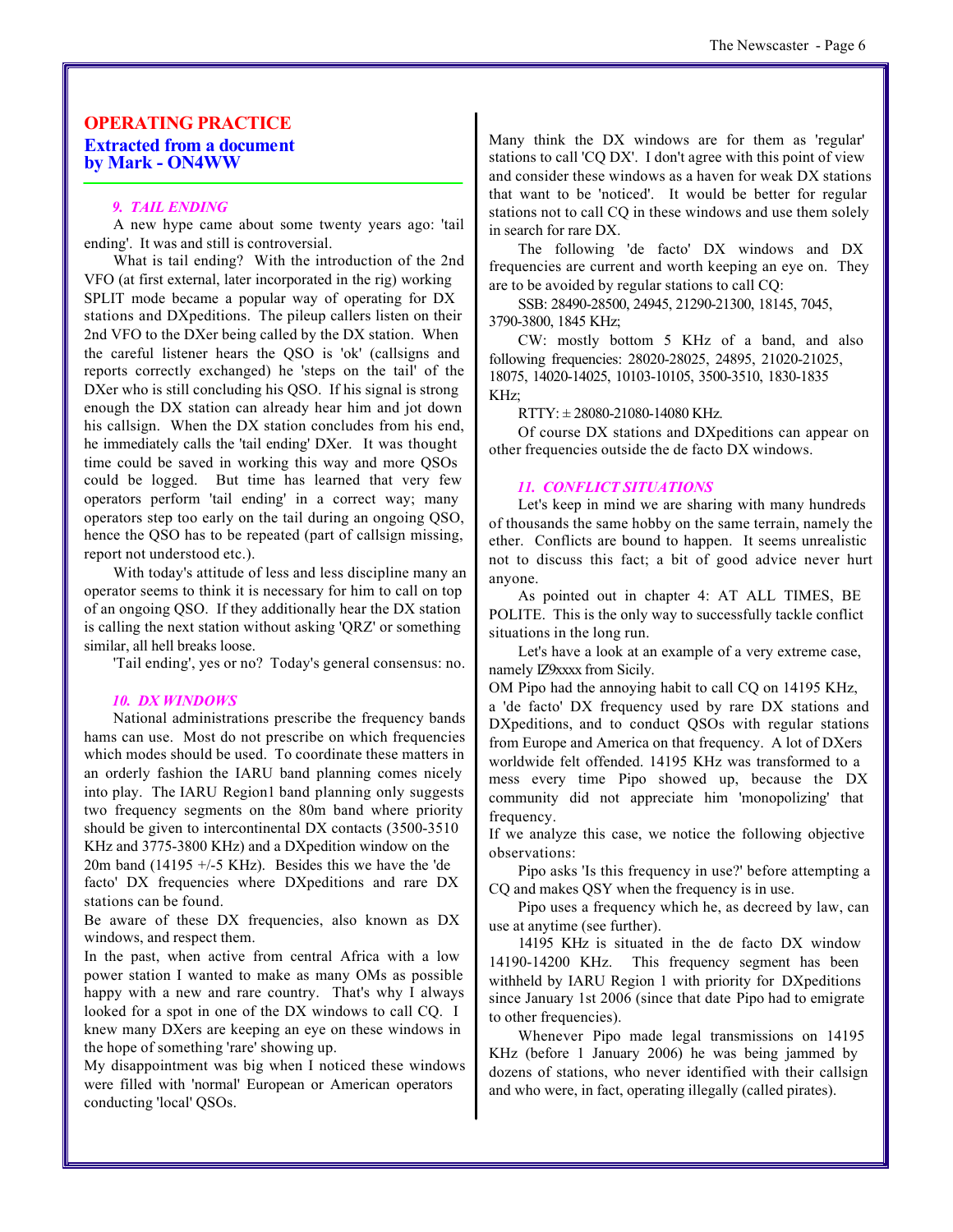This situation came to my attention in mid 2003 and I witnessed on many occasions how dozens of DXers were deliberately jamming Pipo. Let there be no doubt that each of these stations transmitted outside the legal boundaries granted by their licenses. If their National Controlling Authorities would be stationed at their doorstep with a mobile unit, witnessing their illegal transmissions, these DXers would have lost their licenses. Not Pipo who was always working within the legal boundaries of his license!

As a quasi-objective observation we can say Pipo is an anti-social ham who on purpose spoils the pleasure of many. But, his actions are always conducted within the boundaries of his license.

What is a good approach to deal with such an individual?

Certainly not by jamming him (and making illegal transmissions yourself). It gives him a feeling of power, and power tastes for more... so he will even step up his efforts to annoy you and others!

Leave him be, and turn your VFO to another frequency;

contact him in a normal manner and try to find out the cause of his behavior.

On 12 August 2003 my nerves were tested once more by Pipo. I called him in a normal manner and we had a QSO which lasted about 20 minutes on 14195 KHz. During this QSO I learned Pipo didn't appreciate (to say the least) how he kept on being jammed by dozens of 'unknown' hams. He was appalled by the death threats (!) he received by telephone (picked up by his daughter!), etc. During this 'calm' QSO we exchanged argumentation as to why Pipo should or shouldn't continue using 14195 KHz. We ended the QSO without reaching an agreement, but the next few weeks 14195 KHz was clear of IZ9xxxx transmissions.

Of course Pipo started using 14195 KHz again after a month or so, perhaps because someone caused him grief on another frequency?

On another occasion in 2005, when the K7C expedition was active on 14195 KHz, I overheard Pipo asking 'Is this frequency in use?'. I promptly responded: 'Yes Pipo, by K7C, tnx QSY, 73 from ON4WW'. Pipo immediately went down 5 KHz to call CQ. Case closed.

In my early days as a ham I encountered a vicious incident taking place on 21300 KHz. An infamous and obnoxious ON6 was engaged in a local QSO on top of a major DXpedition. I broke in, explained the situation, asked them politely to QSY if possible and signed with my callsign.

The foul language in response thrown at me cannot be published here. At a later stage I learned this ON6 and an ON4 buddy of his were constantly being jammed on a VHF repeater. Perhaps their unmannerly mentality was the basis for the jamming or perhaps they gained this mentality

because they were unjustly jammed (by again 'illegal iammers')?

Here's another example of an improper incident which happened between an old-timer and two novices in Belgium. Two ON3 stations (novices) were having a QSO on a VHF repeater. One said to the other he could hear him very well on the repeater input frequency. At that moment an ON4 (old-timer) 'ordered' them in a very arrogant manner to leave the repeater because he wanted to make a call. This is not done. As said before, at all times BE POLITE. The ON4 operator could break in and tell them he wants to make a call. As a repeater user he should understand the primary purpose of relay stations, namely to provide an extended operational range for mobile and portable users. If these two unlucky ON3 stations would cross each other on a highway at 120 km/h in opposite directions, their QSO would be quickly finished on a simplex frequency. 'Newcomers' being bawled at by an old-timer is flatly embarrassing. Are we not supposed to help them become even more experienced hams?

Are these true stories? Does it matter? 'Bottom line': be polite. One will not always reach his objectives, but he will more often than not.

This brings me to the next chapter, which could actually reside under 'Conflict Situations' as well...

#### *12. 'COPS' (POLICE)*

The ham community is expected to be 'self policing', keeping order in our ranks. As long as nothing illegal happens, the 'Authorities' won't intervene. This, however, does not mean the Radio Amateur Service needs to have its own police! Self discipline? Yes.

Let us go back to our friend Pipo from Sicily. Had I been 2 seconds slower in responding to his question 'Is this frequency in use?', surely one of the self-imposed DX 'cops' would have thrown bad language at him. This foul language (such as IDIOT, LID and much much worse) is of the kind of nature for things to evolve from bad to worse.

As can be expected from a person with Pipo's character, he would just love staying on 14195 KHz instead of moving to another frequency. Not only will he be jammed for the next two hours or so, also the K7C expedition will disappear off stage... Precious time and lots of QSOs will be lost thanks to our 'helpful cops'.

Most 'cops' have good intentions and are not using foul language. They remain polite and are often successful in their attempt to clear a frequency of unwanted traffic.

Some 'cops' also have good intentions but by using bad language and manners they don't achieve their goal to clear a frequency. These 'cops' create chaos instead of calm.

A 3d category of 'cops' is those using foul language with the objective of creating chaos. Their bad language and manners attract comments from colleague 'cops', with a resulting total chaos!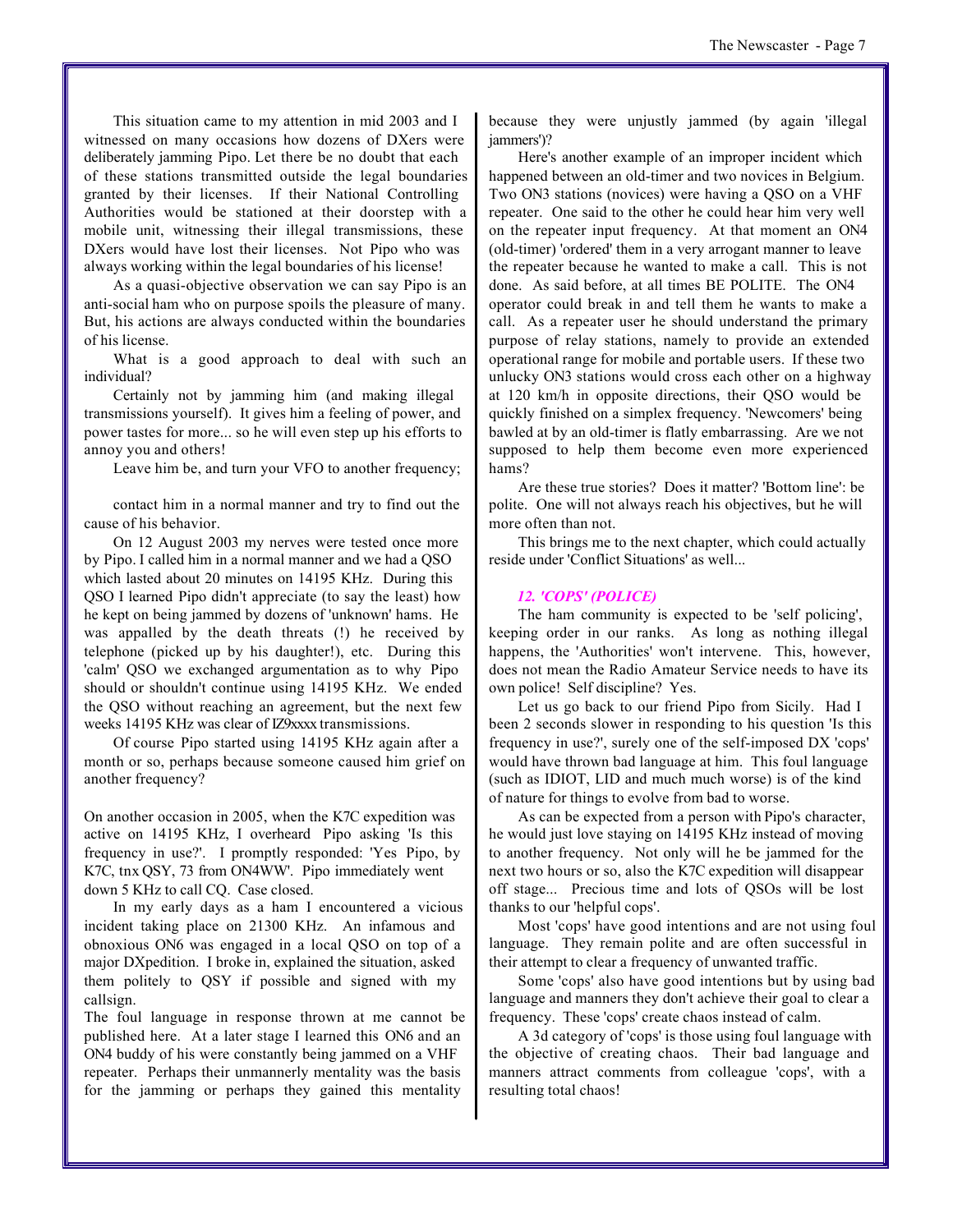These three 'cop' categories have one thing in common: while playing 'cop', they are effectively being PIRATES. because they make transmissions without identifying.

In which cases can we usually encounter 'cops'?

'Cops' mostly appear on a rare DX station/DXpedition's frequency, usually when this station is working in SPLIT mode;

a DXer forgets to press the SPLIT button on his transceiver and starts calling the DX station on his transmit frequency. Usually this operator also prefers to send his callsign three or four times, because of which not a soul in the pileup hears whom the DX station is returning to. This is the time for 'cops' to start shooting.

A civilized 'cop' can correct the 'offender' by telling him to transmit 'UP' or 'DOWN'. He is trying to help, rather than punish him. A lot of variations are being used that sound neither neutral, nor polite. I don't want to quote these, as not to show how things mustn't be done.

How can we help the 'offending' operator in a neutral way?

Before giving in to your 'cop' vocation:

first of all consider what the added value can be of YOUR intervention, if any;

stay quiet if another 'cop' is already in action.

And if you still have to give in to your being a 'good cop':

give the last 2 or 3 letters of the offender's callsign followed by UP or DOWN. That's it;

Any other message may not be well understood by the offender, he possibly won't correct his mistake and chaos creeps in.

CW Example:

ON4WW calls by mistake on the DX station's frequency. Transmit the following: 'WW UP'. By only transmitting 'UP' (or 'DWN'), ON4WW will probably not understand you were addressing him. Consequently he will repeat his mistake and call again on the DX station's frequency. A second consequence will be you probably woke up the other 'cops' who will start to transmit UP UP, with chaos as a result.

So: always transmit some letters of the offender's callsign, followed by 'UP' or 'DWN'. In that way he will understand you are addressing him and not someone else. If you transmit his 'full' callsign followed by 'UP', you will very probably cover a part of a transmission made by the DX station.

Of course it would be better if nobody felt attracted to 'being a cop', but this seems a utopia. An effective call to the offender can restore order rapidly. A call with foul language achieves the opposite and brings little joy to the pileup and DX station. One good 'cop' can be a blessing, two good 'cops' are already too many.

On SSB and RTTY modes the same principle applies. Give a part of the callsign (or even the complete callsign in these modes) followed by the correct instruction (listening UP/DOWN) and the DX station's frequency will be clear again in no time at all.

Being a DXer you will quickly grasp you accomplish more by not reacting to 'cops' at all. Try to swing something negative to something positive. Keep on LISTENING (here's the magic word again) through the tumult to the DX station and in many cases you will be able to log the DX station while the 'cops' are having a 'jolly good time'.

Remember, strictly taken, a 'cop' ALWAYS makes illegal transmissions, unless he identifies!

#### *13. TWO LETTER CALLSIGNS (PARTIAL CALLSIGNS) AND DX NETS*

As pointed out in chapter 3 (CORRECT USE OF YOUR CALLSIGN), you are to use your complete callsign in all modes at all times.

In many DX nets (mostly to be heard on the 15, 20 and 40m bands) the MOC (Master of Ceremony) takes a list of stations wanting to work a DX station that is present in the DX net.

In order to make this list the MOC often asks for the last two letters of your callsign. Not only is this incorrect, it is also illegal. Unfortunately many have also adopted this method when they call a DX station outside a net operation. It slows the rhythm in which a DX station/DXpedition moves ahead. Overheard many times, also when I was active 'from the other side': a station gives three times the last two letters of his callsign. He is very strong with the DX station and had he given his complete callsign once, the QSO would be made in five seconds. Now it will take three to four times more time to complete the QSO!

On CW this phenomenon is heard much less and in RTTY it is seldom seen. The most improbable example in the blooper category I ever encountered: a station called me on CW as follows : 'XYK XYK'. He was so strong I eventually had to log him to be able to hear the much weaker callers. So I replied: 'XYK 599'. The callsign that follows is fictitious, but you'll understand. He came back: 'Z88ZXY Z88ZXY 599 K'. This nice OM at first transmitted the last two letters of his callsign followed by the letter K (invitation to transmit in morse=Key). The letter K was glued to the last two letters which made it seem as if it were the last three letters of his callsign. This is what I call both literally and figuratively 'a waste of space and time'!

A final remark on DX nets. The enclosed cartoon says it all. The QSOs are fed, so to speak, with a spoon. The MOC often lends a 'helping hand' and this cannot be the idea of someone wanting to make two-way QSOs. Try to make contacts independently. It will result in more pleasure and higher reward.

-- Continued next month.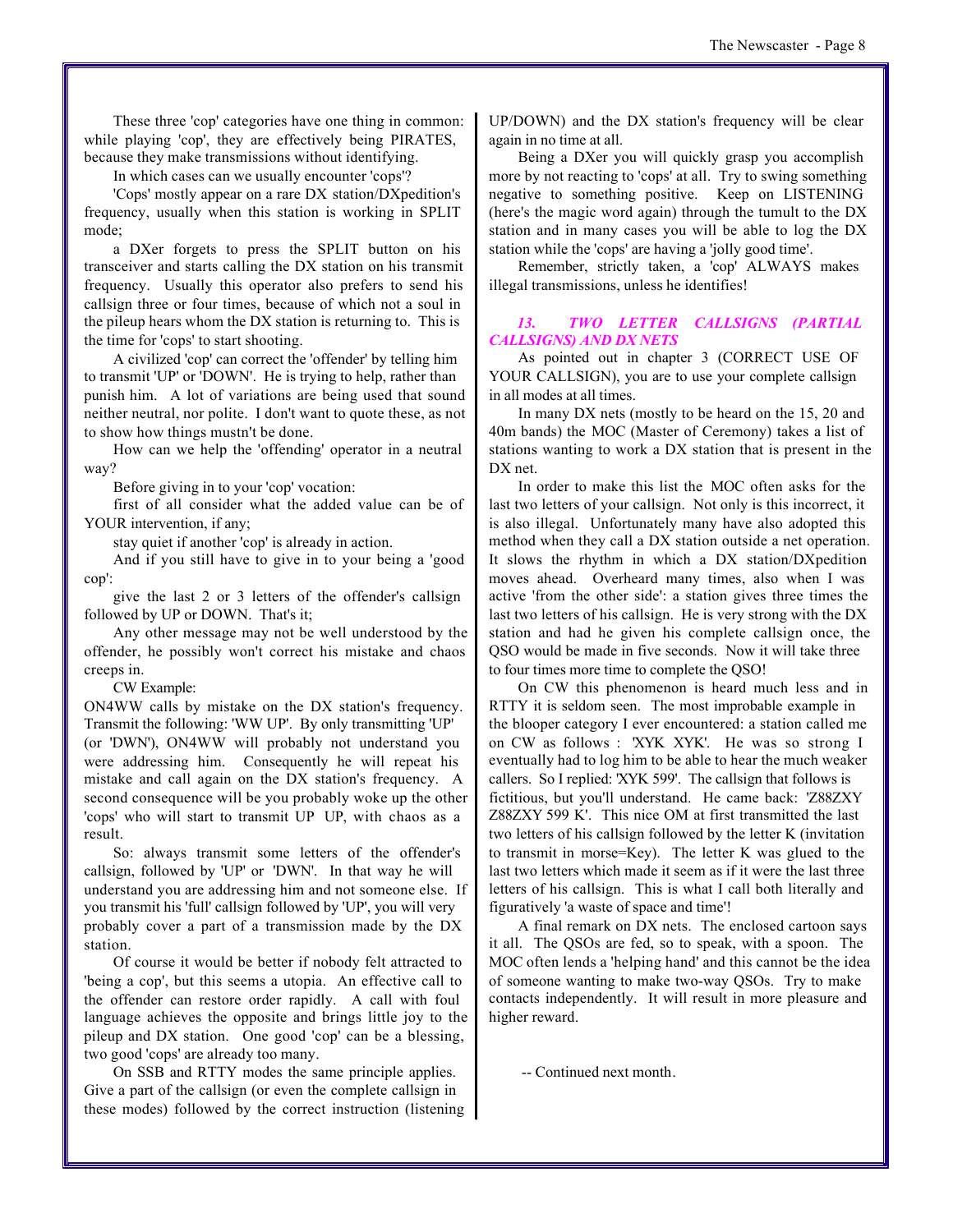### **Contest Calendar**

#### *Extracted from http://www.sk3bg.se/ & http://www.hornucopia.com/contestcal*

|    | <b>February</b> |                                        |                |
|----|-----------------|----------------------------------------|----------------|
| 1  | 2000            | <b>QRP ARCI Fireside SSB Sprint</b>    | SSB            |
| 3  | 0200            | <b>ARS</b> Spartan Sprint              | CW             |
| 5  | 1800            | 10 meter NAC                           | CW/SSB/FM/DIGI |
| 7  | 0000            | Vermont QSO Party                      | All            |
| 7  | 0000            | YLISSB QSO Party                       | CW/RTTY        |
| 7  | 0001            | 10-10 Internat. Winter QSO Party       | Phone          |
| 7  | 1200            | <b>Black Sea Cup International</b>     | CW/SS          |
| 7  | 1200            | <b>WW PMC Contest</b>                  | CW/SSB         |
| 7  | 1400            | Minnesota QSO Party                    | All            |
| 7  | 1600            | <b>AGCW Straight Key Party</b>         | CW             |
| 7  | 1600            | British Columbia QSO Challenge         | All            |
| 7  | 1700            | Delaware QSO Party (1)                 | All            |
| 7  | 1700            | New Mexico QSO Party                   | All            |
| 7  | 1800            | Mexico International RTTY Contest      | <b>RTTY</b>    |
| 8  | 0000            | North American Sprint Contest          | <b>CW</b>      |
| 8  | 0000            | <b>SKCC Weekend Sprintathon</b>        | <b>CW</b>      |
| 8  | 1300            | Delaware QSO Party (2)                 | All            |
| 9  | 1300            | School Club Roundup                    | All            |
| 11 | 0130            | NAQCC Straight Key/Bug Sprint          | <b>CW</b>      |
| 12 | 1800            | NAC 50 MHz (Aktivitetstest)            | All            |
| 13 | 1400            | <b>YLRL YL-OM Contest</b>              | All            |
| 14 | 0000            | CQ World Wide WPX RTTY Contest         | <b>RTTY</b>    |
| 14 | 1100            | Asia-Pacific Sprint Spring             | CW             |
| 14 | 1200            | <b>Dutch PACC Contest</b>              | CW/SSB         |
| 14 | 1500            | Louisiana QSO Party                    | All            |
| 14 | 1500            | <b>OMISS QSO Party</b>                 | <b>SSB</b>     |
| 14 | 1700            | <b>FISTS Winter Sprint</b>             | <b>CW</b>      |
| 14 | 2100            | RSGB 1.8 MHz Contest                   | <b>CW</b>      |
| 15 | 0000            | North American Sprint Contest          | <b>SSB</b>     |
| 15 | 1400            | SSA Månadstest nr 2                    | <b>SSB</b>     |
| 15 | 1515            | SSA Månadstest nr 2                    | <b>CW</b>      |
| 16 | 0200            | Run For The Bacon QRP Contest          | <b>CW</b>      |
| 18 | 1900            | <b>AGCW Semi-Automatic Key Evening</b> | <b>CW</b>      |
| 18 | 1900            | <b>MOON</b> Contest                    | CW/Digi/SSB    |
| 21 | 0000            | <b>ARRL</b> International DX Contest   | <b>CW</b>      |
| 21 | 0600            | <b>REF</b> Contest                     | <b>SSB</b>     |
| 21 | 1400            | Feld-Hell Club Sprint                  | Feld-Hell      |
| 22 | 0900            | High Speed Club CW Contest (1)         | CW             |
| 22 | 1500            | High Speed Club CW Contest (2)         | CW             |
| 25 | 0100            | <b>SKCC Sprint</b>                     | <b>CW</b>      |
| 27 | 2100            | Russian PSK WW Contest                 | PSK31          |
| 27 | 2200            | CQ WW 160-Meter Contest                | <b>SSB</b>     |
| 28 | 1300            | <b>UBA DX Contest</b>                  | <b>CW</b>      |
| 28 | 1500            | Mississippi QSO Party                  | CW/SSB         |
| 28 | 1800            | North American QSO Party               | <b>RTTY</b>    |
| 28 | 2200            | Open Ukraine RTTY CS Low band (1)      | <b>RTTY</b>    |
|    |                 |                                        |                |

#### *March*

| 1              | 0000        | Open Ukraine RTTY CS Low band (2)    | <b>RTTY</b>    |
|----------------|-------------|--------------------------------------|----------------|
| 1              | 0800        | Open Ukraine RTTY CS High band (3)   | <b>RTTY</b>    |
| 1              | 1700        | North Carolina QSO Party             | CW/SSB         |
| $\overline{c}$ | 1500        | JLRS Hina 3.3 Contest                | All            |
| 3              | 0200        | <b>ARS</b> Spartan Sprint            | CW             |
| 3              | 1900        | <b>AGCW YL CW Party</b>              | CW             |
| 5              | 0230        | Pesky Texan Armadillo Chase          | CW             |
| 5              | 1800        | 10 meter NAC                         | CW/SSB/FM/Digi |
| 7              | 0000        | <b>ARRL International DX Contest</b> | SSB            |
| 7              | 1200        | DIG QSO Party (10 - 20 m)            | <b>SSB</b>     |
| 7              | 1400        | Oklahoma QSO Party (1)               | All            |
| 7              | 1800        | <b>SOC</b> Marathon Sprint           | CW             |
| 8              | 0000        | <b>SKCC Weekend Sprintathon</b>      | CW             |
| 8              | 0700        | DIG QSO Party (80 m)                 | SSB            |
| 8              | 0700        | <b>UBA Spring Contest</b>            | CW             |
| 8              | 0900        | DIG QSO Party (40 m)                 | <b>SSB</b>     |
| 8              | 1100        | DARC 10 m Digital Contest "Corona"   | Digi           |
| 8              | 1200        | <b>NSARA Contest (1)</b>             | CW/SSB         |
| 8              | 1300        | Oklahoma QSO Party (2)               | All            |
| 8              | 1800        | <b>NSARA Contest (2)</b>             | CW/SSB         |
| 8              | 1800        | Wisconsin QSO Party                  | CW/SSB         |
| 10             | 1700        | CLARA & Family HF Contest (1)        | CW/SSB         |
| 12             | 1800        | NAC 50 MHz (Aktivitetstest)          | All            |
| 13             | 1830        | <b>HA3NS Memorial Contest</b>        | CW             |
| 14             | 1000        | <b>RSGB Commonwealth Contest</b>     | <b>CW</b>      |
| 14             | 1400        | <b>AGCW QRP Contest</b>              | CW             |
| 14             | 1600        | EA PSK31 Contest                     | BPSK31         |
| 14             | 1700        | CLARA & Family HF Contest (2)        | CW/SSB         |
| 14             | 1800        | Virginia QSO Party                   | All            |
| 14             | 1900        | Idaho QSO Party                      | All            |
| 15             | 0000        | North American Sprint Contest        | <b>RTTY</b>    |
| 15             | 0700        | UBA Spring Contest 6 m               | CW/SSB         |
| 15             | 1400        | SSA Månadstest nr 3                  | <b>CW</b>      |
| 15             | 1515        | SSA Månadstest nr 3                  | SSB            |
| 16             | 0100        | Run For The Bacon QRP Contest        | CW             |
| 16             | 1600        | <b>HF Bucuresti Contest</b>          | CW/SSB         |
| 18             | 1900        | <b>MOON</b> Contest                  | CW/Digi/SSB    |
| 19             | 0030        | NAQCC Straight Key/Bug Sprint        | CW             |
| 21             | <b>0000</b> | Feld-Hell Club Sprint                | Feld-Hell      |
| 21             | 0001        | 10-10 International Mobile QSO Party | All?           |
| 21             | 0200        | <b>BARTG Spring RTTY Contest</b>     | <b>RTTY</b>    |
| 21             | 1200        | DARC HF-SSTV Contest                 | SSTV           |
| 21             | 1200        | <b>Russian DX Contest</b>            | CW/SSB         |
| 22             | 1200        | 9KCC 15m-Contest                     | CW/SSB         |
| 23             | 0000        | QRP Homebrewer Sprint                | CW/PSK31       |
| 25             | 0000        | <b>SKCC</b> Sprint                   | <b>CW</b>      |
| 28             | 0000        | CQ WW WPX Contest                    | ${\rm SSB}$    |
| 28             | 1800        | QCWA QSO Party                       | All            |
|                |             |                                      |                |

## *What have you done to "promote amateur radio this week"*

 That line we credit to an old News stalwart, Peter Parker with using in his old VK1 and VK3 casts many years ago and it still stands true *-WIA*